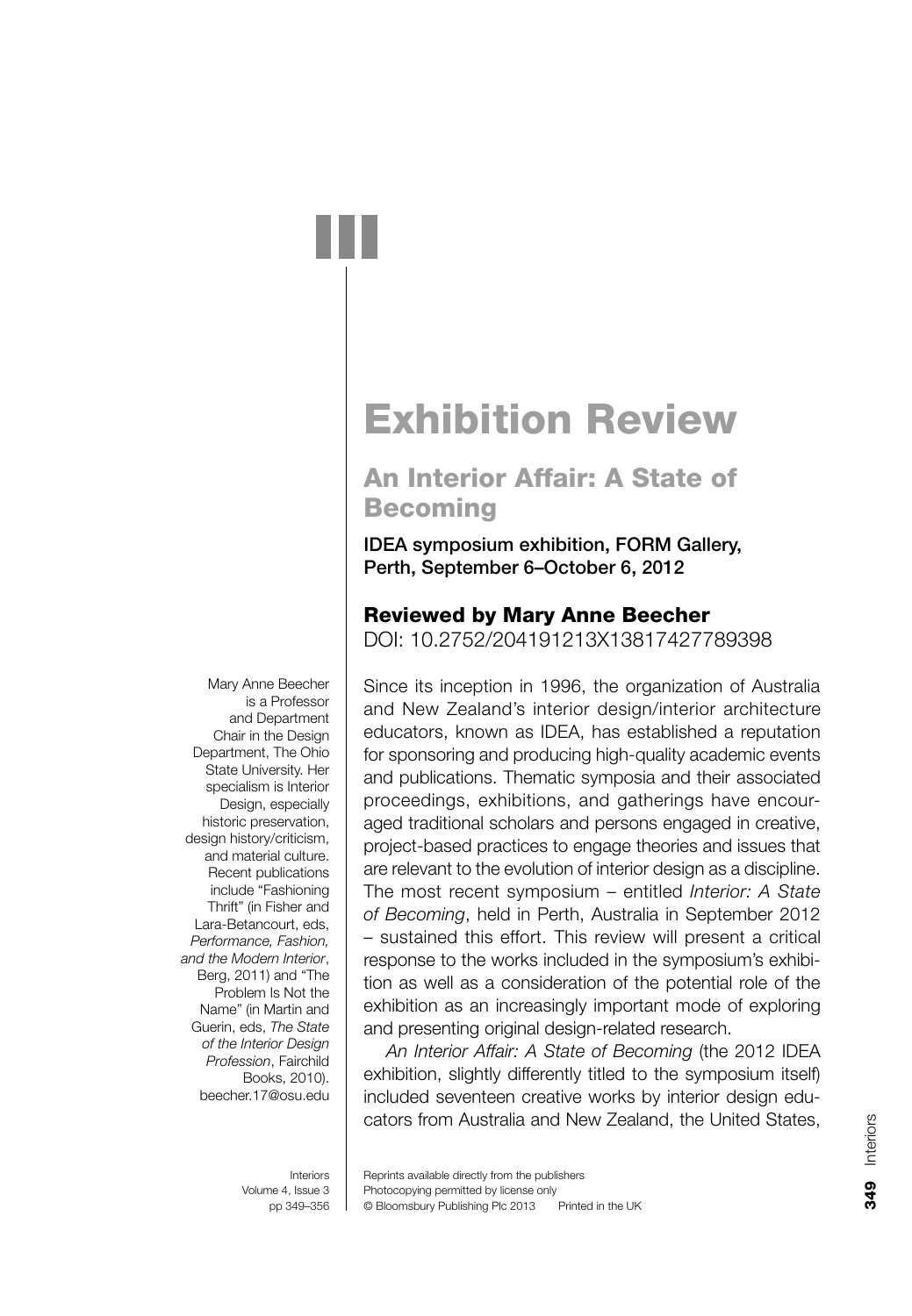Canada, and the UK. The work was publically presented at the FORM Gallery in the heart of downtown Perth from September 6 to October 6, 2012. Both the exhibition website (http://www.interiorbecomings.com) and its accompanying catalog detail the individual works shown and the multiple missions of the event: to showcase creative works that investigate, expand, and confront the conception of the interior as "a state of constant and dynamic 'becoming' rather than 'being'" and to "encourage expansion in the fields of research practices and ultimately their audiences, in concert with the official bodies that measure research output, in order to locate and define a research model for interior architecture/interior design disciplines" (Lawrence, Mehzoud, Foster, Lommerse in An Interior Affair catalog 2012: 16).

The seventeen creative projects addressed the event's provocation using a range of media and modes of communication with varying degrees of success. Creative acts that examine notions of space and interiority - whether expressing the intangibility of its qualities or the mutability of its realities - often struggle with how to capture and express qualities of scale or how to reveal that which is normally unseen. The responsive and reciprocal relationship sometimes cultivated between the interior and its inhabitants is an equally evasive condition to attempt to capture and express. And yet these intangible attributes are the terrain of the creative scholar of the interior; they are the substance of the studies that distinguish an interiors-based approach to practice from that of the form-giver or artist as well as of the anthropologist or behavioralist. The diversity of the projects included in this exhibition encourages the consideration of more than just the works themselves. It also encourages the contemplation of their ability to collectively express something new about the interior as subject in one of the following four ways: (1) by taking a close look at interiors or their photographic/cinematic representations; (2) by revealing some aspect of interior space that is not usually seen through manipulations of scale and opacity; (3) by revealing the responsive nature of the relationship between the interior and its inhabitant; or (4) by inserting a new element into a space for the purpose of revealing something new about the element and the space in combination with one another.

Of the projects attempting to document, study, and encourage new close views of interior conditions, Lorella Di Cintio and Jonsara Ruth's Unconscious House: Erasing Domesticity provides a microscopic depiction of the sensuousness of the blemished skins of interiors left to defend themselves against the abuses of weather and time (Figure 1). Di Cintio and Ruth capture the decaying surfaces that frame the abandoned domestic space of a house in Detroit, Michigan using photography and an invocation of feminist theory. The variously scaled photographs of the derelict and decomposing house focus viewers' attention on the new patterns and textures that are revealed when surfaces degrade. The refocusing of attention to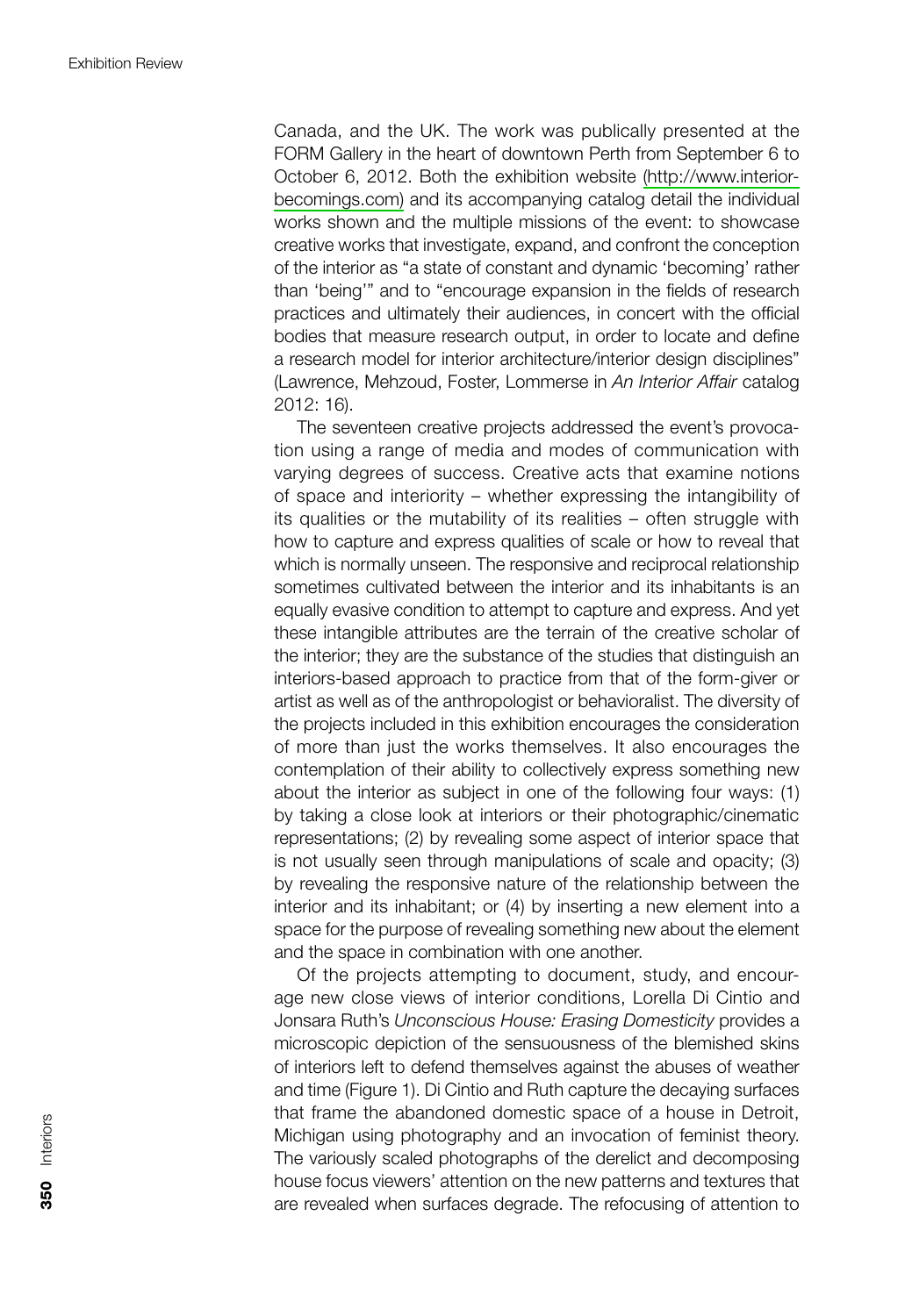

### Figure 1

Detail of photograph of degrading painted surface in Unconscious House: Erasing Domesticity, by Lorella Di Cintio and Jonsara Ruth. Photograph: Bill Shaylor. Used with permission from Curtin University Interior Architecture.

the micro-scale of the interior environment is emphasized by the pairing of a tiny magnifying glass with a fragment of wall and the featuring of twisted rusting nails that were once used as fasteners in the crumbling house as a kind of specimen collected as part of a pseudo-archaeological process.

Lynn Churchill's Triptych: Becoming Incorporated: Anatomical Drawings of the Farnsworth House literally draws connections between the environmental control systems of architecture and the biological functions of the human body (Figure 2). While this comparison is not original, the juxtaposition of architectural drawings with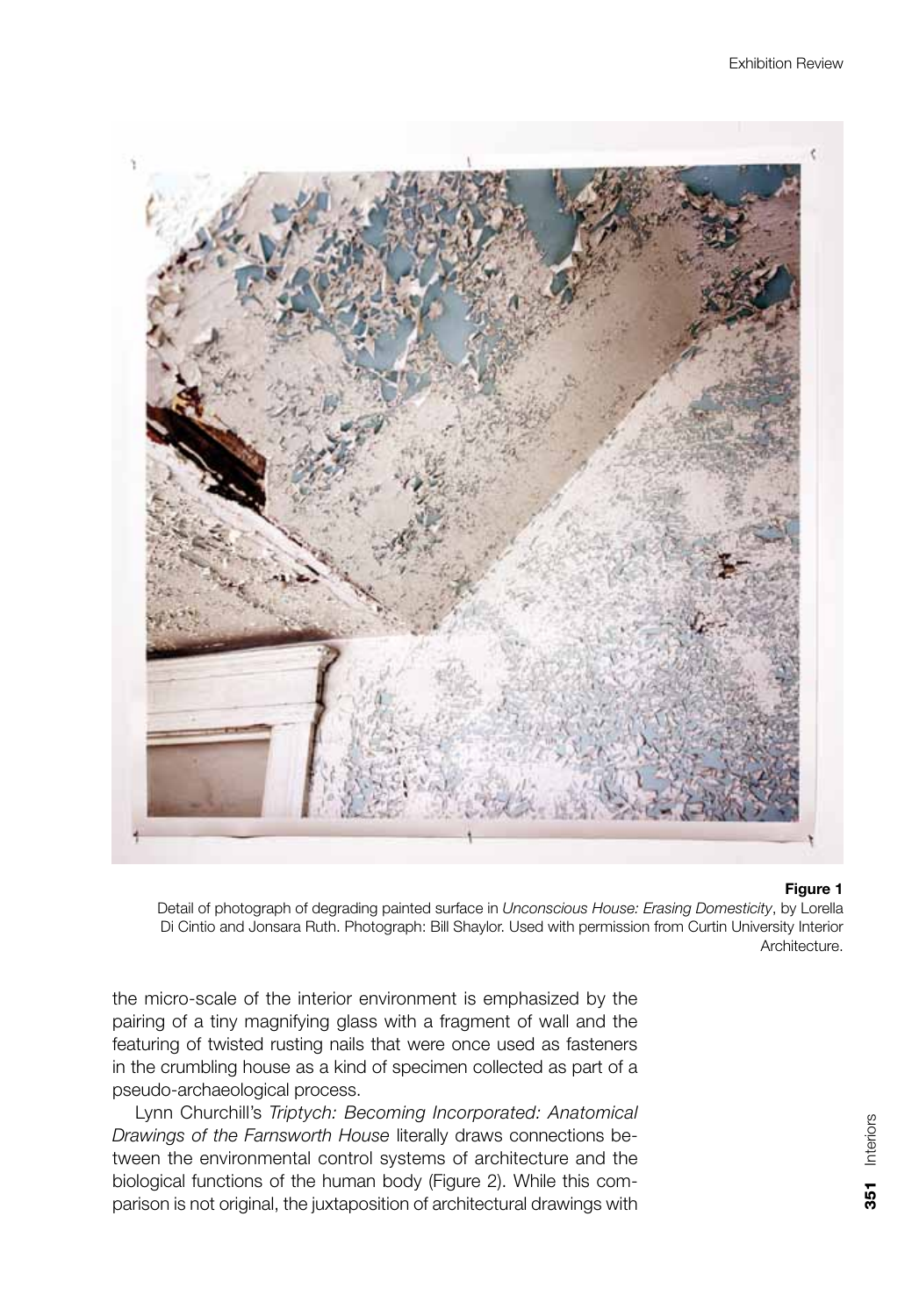

Figure 2

Detail from Lynn Churchill's Triptych: Becoming Incorporated: Anatomical Drawings of the Farnsworth House. Photograph: Bill Shaylor. Used with permission from Curtin University Interior Architecture.

anatomical drawings in a manner that contrasts the actual scales of each calls attention to the relative differences of scale between body, building, and system. Churchill's drawings illustrate conversations between hidden physical and social dimensions of the interior; dialogs that are too often unseen and unheard even when research is made graphic. Presented with images of what might be characterized as the inside of the interior, viewers are invited to consider how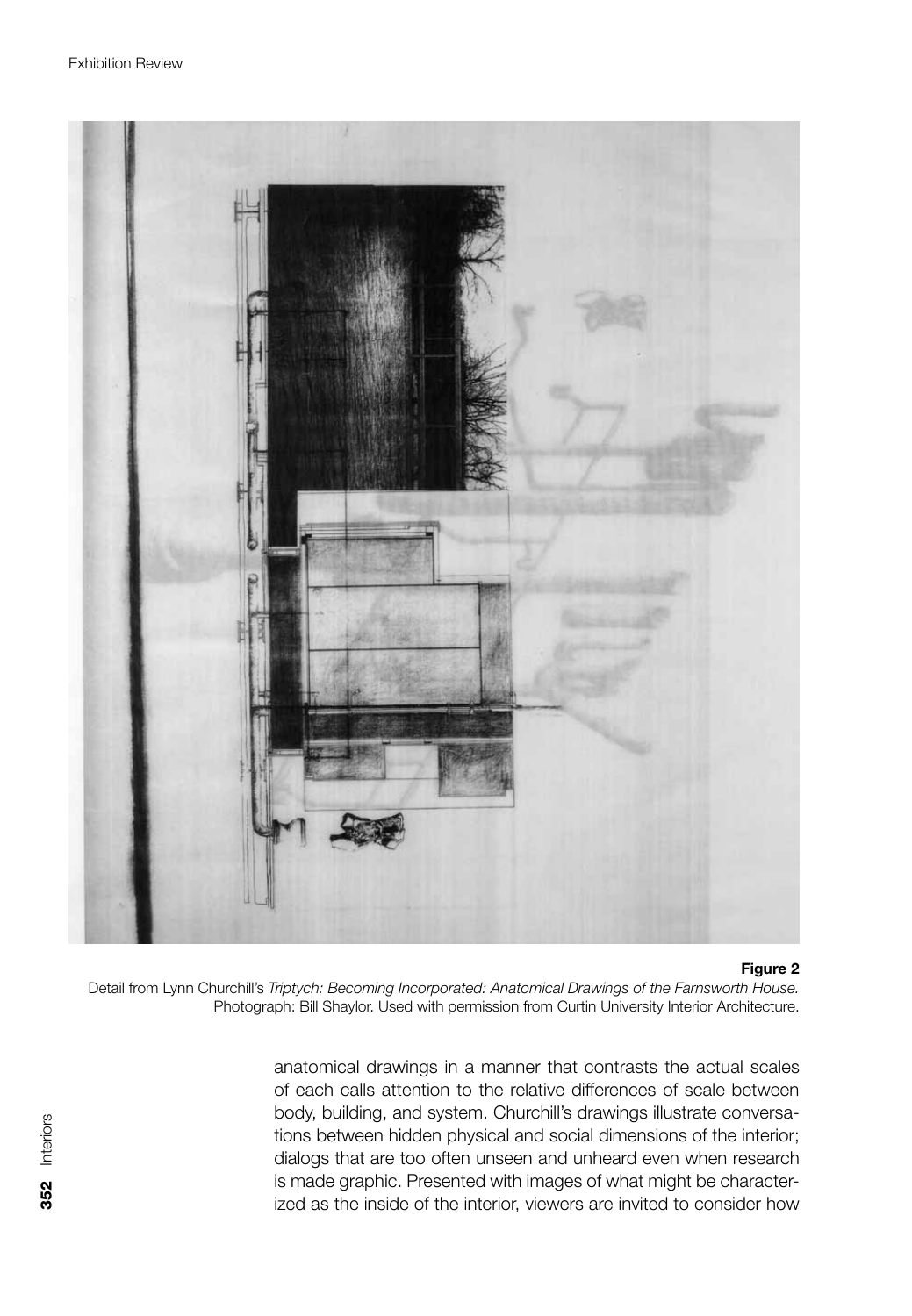the everyday realities of systems such as plumbing align or connect interiors of all types to one another.

Interior designers' interest in biomimicry has encouraged the study of natural material at the microscopic scale for some time as we increasingly look to models from nature to help us solve the dilemmas created by human-made systems. The video installation contributed by Natalie McLeod and Stuart Foster, both of New Zealand's Massey University, brings the imagery of such studies into view in a vivid way by projecting a molecular image of a palladiumcoated material. As the images of projected surfaces expand, grow, and move, associations with shifting and changing landscapes are unavoidable. It is, however, the researchers' use of gaming software and technology, to create a room-scaled projection that responds to the presence of viewers, that brings real distinction to this exhibited work in relation to the interior. Because the animation of the project is triggered by the movements of participants, both the imagery of space and its literal creation through the establishment of a link between the moving image and the body become immersive in ways that simple acts of observation cannot. The experience of this relationship raises important questions about potential new ways in which technology may contribute to the creation of activated interior spaces and surfaces.

The expression of interior spatial and surface qualities at full scale is often missing from exhibitions, given that gallery space is finite and the logistics of transporting large works can be challenging. Still, it is the exhibition of work that engages or creates an environment that stimulates an understanding of the human-scaled impact of interior interventions that an event such as this really requires. Penelope Forlano's Endless Quilt: Object Range provides such an opportunity, as an assemblage of carefully crafted interrelated wooden surfaces that engage the wall of the gallery in a direct and meaningful way (Figure 3). Although Forlano's interest is primarily in the exploration of a person's association with and attachment to objects by instilling the ability to "appropriate, control, modify and adapt the work over time," it was the fortuitous placement of the work at the front of the gallery – with its rare storefront windows that invite ever-changing qualities of natural light - that enabled the piece to demonstrate its ability to alter interior space and the surface it engaged (Forlano in An Interior Affair catalog 2012: 30). Shifting light and shadows and the superimposition of the grid-like mullion pattern of the windows onto Forlano's "quilt" in the morning hours created heightened opportunities for the flat wall surface to be read as three-dimensional. Even when the piece was not mingling with daylight, the geometric protrusion of the surfaces of the three-dimensional "quilt" enlivened the otherwise flat wall in unexpected ways, raising questions about the nature of contemporary surfaces that are increasingly defined by the presence of prefabricated or milled modular components that are inherently additive and capable of rearrangement.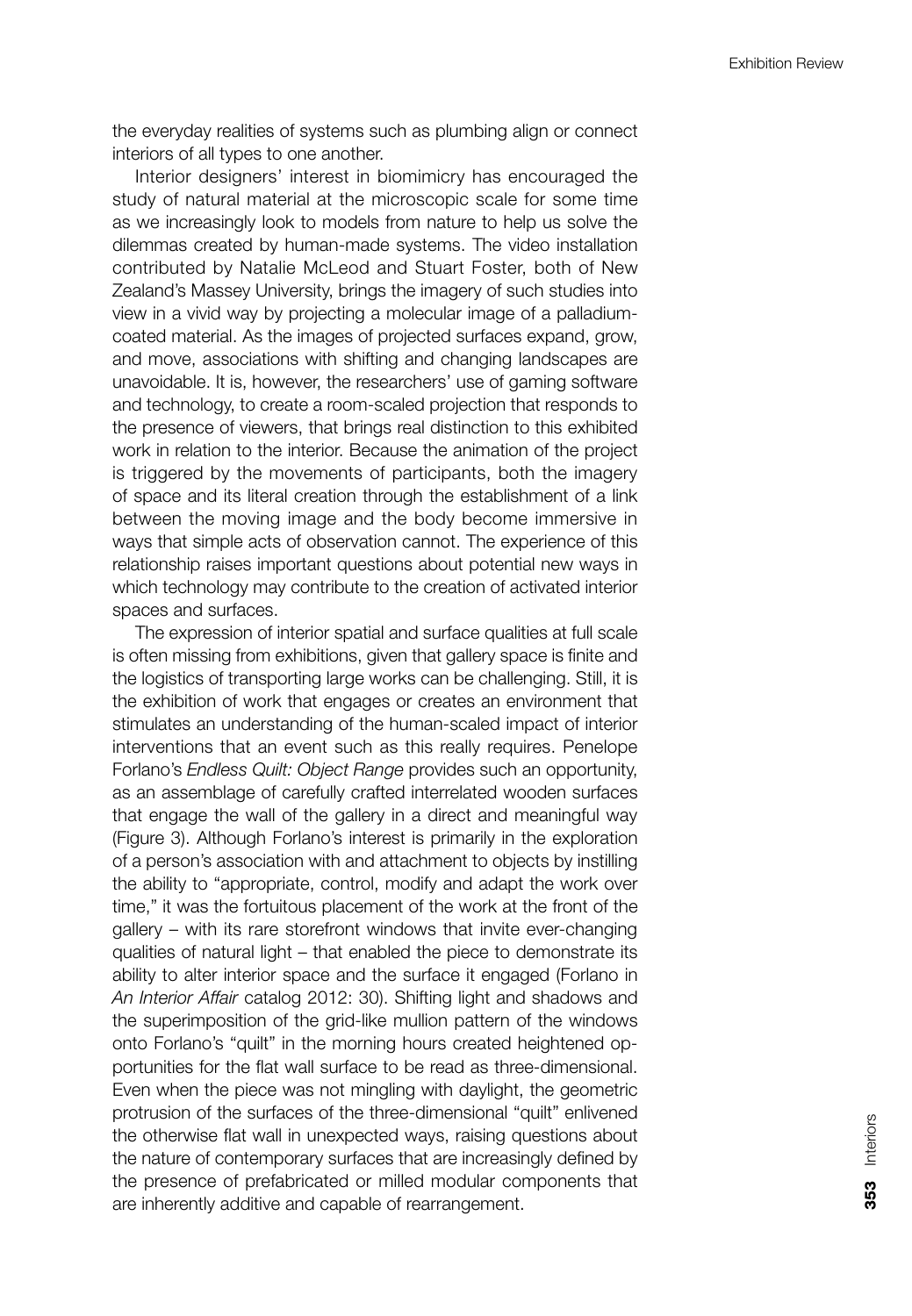

#### Figure 3

Detail of Penelope Forlano's Endless Quilt. Photograph: Bill Shaylor. Used with permission from Curtin University Interior Architecture.

By looking at the potential of Forlano's work and the works of a few others that interacted more directly with the space of the gallery at full scale, it is possible to begin to identify a second layer of significance of events such as the 2012 IDEA exhibition: that, in addition to revealing the various ways that theories of the interior have been addressed by scholars with creative practices, it is also possible to encourage the exhibition of creative projects in ways that demonstrate the potential of manipulating space and material through design. This aspect of this particular exhibition was uneven.